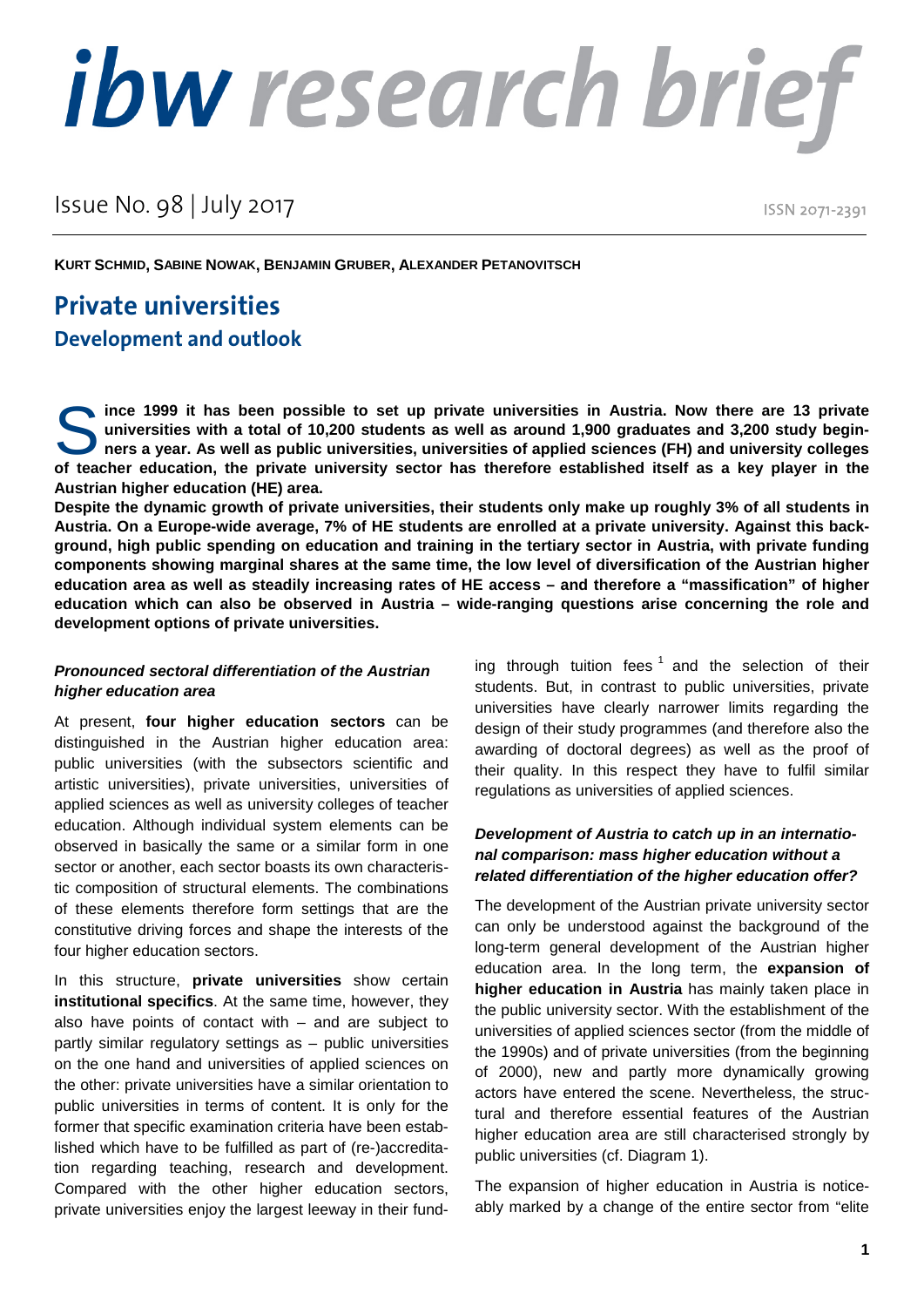higher education" towards "mass higher education" (Trow<sup>[2](#page-3-1)</sup>) – the current rate of higher education access is slightly below 50%. This **trend towards mass academisation** has, however, (to date) not led to an adequate expansion or differentiation of the higher education offer in a horizontal direction (by content such as between research and teaching or links to the labour market/professional qualification elements) as well as in a vertical direction (durations of studies as well as graduation levels [short cycle/undergraduate/graduate]): around three quarters of all undergraduates in Austria enrol for a university programme.

Diagram 1: Development of the number of regular students (in the WS) by higher education sectors (in 5-year intervals)



Source: ibw study on private universities (based on official data)

Around 7% of all university students **throughout Europe**  now attend a private university.

17 of the 31 analysed countries have a higher share of students at their private universities than Austria. In nine of these countries the share is between 5% and 10%; in another six countries it is between 10% and 25%. Only three countries (Belgium, Cyprus, Estonia) have a university system which is mainly based on private universities. To sum up, there are only three (of 31 analysed) countries with exclusively public responsibility for all of their higher education institutions (HEIs). These are Greece, Ireland and Malta. **Private responsibility** is therefore now established to **different degrees and in different forms** in the European Higher Education Area, more strongly in the universities of applied sciences sector than in the university sector (cf. Diagram 2).

But responsibility is not synonymous with the type of **funding**: This becomes apparent, by way of an example, in the United Kingdom, where almost all higher education institutions are public, but the share of private funding (tuition fees and donations) in the overall system amounts to around 40%<sup>[3](#page-3-2)</sup>. Conversely, Austrian universities of applied sciences, which are under private responsibility, are primarily financed by the public.

Across Europe there is a **wide range of private universities**: 40% of students are enrolled in a universalistic private university (with a broad range of study programmes), another 40% at a special-focus and the remaining 20% at a highly specialised private university. Therefore, in a Europe-wide perspective, the ranges of study programmes and forms of private universities are extremely diverse.

| Diagram 2: Distribution of students by higher education sectors and |  |  |  |
|---------------------------------------------------------------------|--|--|--|
| institutional responsibility in Europe; $20134$                     |  |  |  |



Source: ibw study on private universities (based on ETER data)

### *Characteristics of students*

Differentiated evaluations (including of the current student social survey) reveal that an **above-average number** of students at private universities are **women, older people** (with younger ones catching up however) as well as – and also to a significantly increasing extent – students **from abroad (mainly from Germany)**. This is also connected with the programme range offered by private universities (social sciences and economics account for the largest subsection in the range of studies with 28% of the students. Another 25% of the students are enrolled in a medical programme. This means that these two educational areas account for more than half of all students. In addition, there is a relatively pronounced concentration of the students: the majority of the students can be found in a few fields of study). As can be expected, **the most important previous educational pathways are completed with the matriculation certificate (***Matura/Reifeprüfung***)** – but a remarkable 10% of the students take up their studies using a nontraditional access route, and there are many students with an HE study qualification obtained abroad. Most of them begin their studies soon after acquiring the HE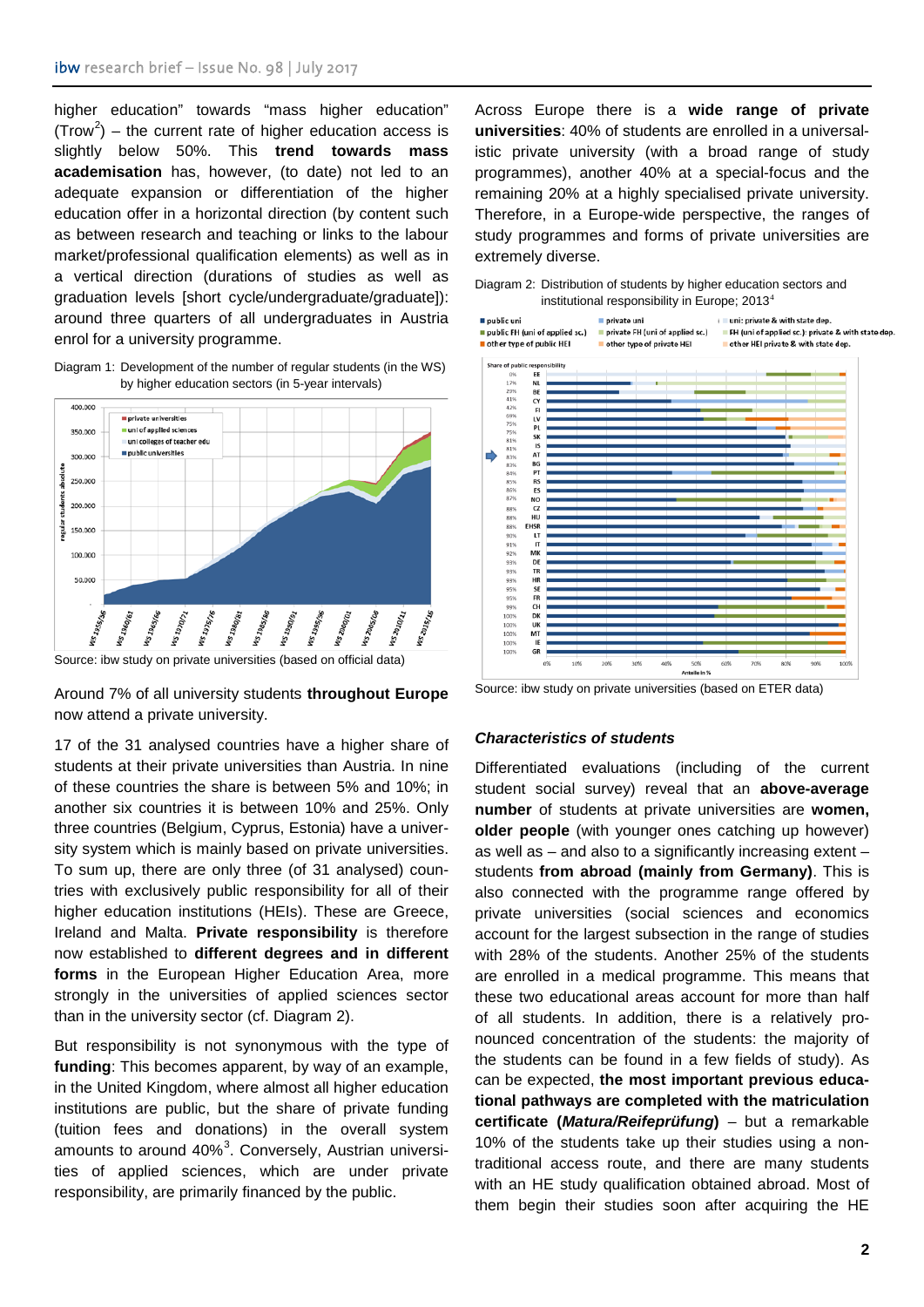study qualification (70% of the students at private universities have taken up their studies within two years after completing the upper secondary level).

The findings regarding the students' **educational background** are fascinating. If, in a first step, only those **with Austrian parents** are analysed, the distributions of students are **almost identical between public** and **private** universities. Students at universities of applied sciences, however, more often come from households with parents who have acquired professional qualifications (especially apprenticeship diplomas): the share of parents with professional qualifications (without the matriculation certificate from a college for higher vocational education), for example, is 48% among FH students and 36% among students at (public or private) universities. Accordingly, the share of students coming from households with higher education graduates is higher. If **all students** are now analysed – **i.e. including those who obtained their secondary school leaving certificate abroad** –, there is clear evidence that **incoming students** apparently come particularly **frequently from households with holders of HE qualifications**.

Most students at private universities are employed while studying – the extent of their employment, their study intensity and financial problems are mostly the same as those of students at public universities. Most students do not receive any grants or scholarships. Some relevant details:

The **average extent of employment** of students at private universities at 22 hours a week is about the same as of those at public universities (19 hours a week). Fulltime students at universities of applied sciences work an average of 13 hours a week – part-time students boast a clearly higher workload of 34 hours.

**Study intensity:** Some 40% of all students pursue their studies on average with "medium intensity", which means they spend between 10 and 30 hours a week on learning. 47% of students – based on information they provided themselves – study intensely, i.e. for more than 30 hours a week. Only 11% dedicate less than 10 hours a week to their studies. 54% of students at private universities, by contrast, show a high study intensity of more than 30 hours a week.

Across all higher education sectors, roughly one quarter of students state that they are faced with (very) significant **financial problems**. Another quarter reply "partly yes/partly no", which presumably suggests temporary financial bottlenecks. For half of all students, therefore, their study is not influenced (rather not/not at all) by financial difficulties. Only 15% of the students at private universities receive **grants or scholarships**, thus slightly more rarely than their colleagues at scientific universities (19%) and universities of applied sciences (25%).

**Motives for the (choice of) study programmes:** The basic structure of the motives for the choice of studies is absolutely similar between the students of the different higher education sectors: intrinsic motives clearly dominate, ahead of considerations about the labour market and/or the profession. However, for students at private universities, the latter mentioned motives are more relevant than for students at scientific universities (as can be expected, these motives are most strongly pronounced among part-time students at universities of applied sciences). High prestige after graduation and the social environment tend to be more frequently mentioned motives among beginners at private universities than among beginners in the other higher education sectors.

Although students at private universities on average do not study much more quickly than their colleagues at public universities, they have **clearly higher chances of completing their studies successfully**. This is also connected with the clearly **better student-teacher ratios**  at private universities (particularly when compared with public universities).

**Entry into the labour market:** Graduates of private universities are much more frequently employed in the public services (which can partly be explained by the offered study programmes), tend to achieve higher starting incomes and enjoy relatively smoother transitions to working life<sup>[5](#page-3-4)</sup>.

## *Private universities in Austria: funding and research dimension*

Public universities as well as universities of applied sciences are mainly financed from public funds. Universities are almost exclusively (90%) financed from federal funds<sup>[6](#page-3-5)</sup>, for universities of applied sciences the main funding bodies are often the provinces and/or social partners, which is due to the manifold provider structures.

The **funding structure of private universities**, by contrast<sup>[7](#page-3-6)</sup>, stands on a clearly broader basis (cf. Diagram 3), i.e. almost 60% of the funding comes from private sources (49% from tuition fees, 4% from revenues of university-based CVET programmes, as well as 6% from private donations/sponsoring/foundations). 9% comes from the acquisition of competitive third-party funds (including "industrial projects"). In the broader sense, the public share of funding is therefore around one third (30%). The greatest share of this (22%) falls to contributions from public providers/promoters (provinces, towns, municipalities). Another 4% comes from the chambers and 4% from other providers (mainly churches).